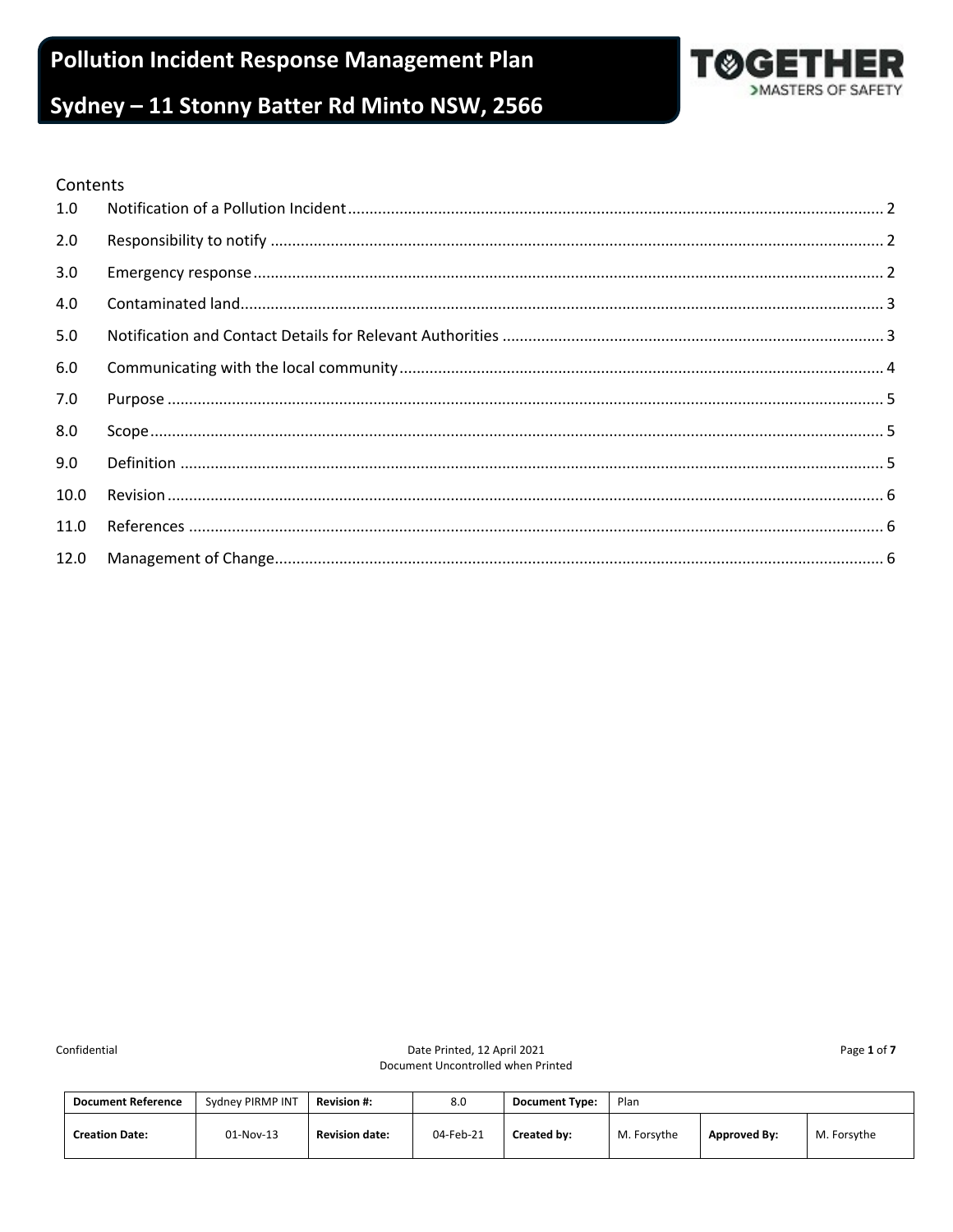**Pollution Incident Response Management Plan**



## **Sydney – 11 Stonny Batter Rd Minto NSW, 2566**

## <span id="page-1-0"></span>**1.0 Notification of a Pollution Incident**

A pollution incident is required to be immediately notified if there is a risk of 'material harm to the environment', defined under section 147 of the POEO Act as:

- 1. harm to the environment is material if:
	- a. it involves actual or potential harm to the health or safety of human beings or to ecosystems that is not trivial, or
	- b. it results in actual or potential loss or property damage or an amount, or amounts in aggregate, exceeding \$10,000 (or such other amount as is prescribed by the regulations), and
- 2. loss includes the reasonable costs and expenses that would be incurred in taking all reasonable and practicable measures to prevent, mitigate or make good harm to the environment.

## <span id="page-1-1"></span>**2.0 Responsibility to notify**

Under Section 148 of the POEO Act, the following people have a duty to notify a pollution incident occurring in the course of an activity that causes or threatens material harm to the environment:

- 1. The person carrying on the activity;
- 2. An employee or agent carrying on the activity;
- 3. An employer carrying on the activity;
- 4. The occupier of the premises where the incident occurs.

Once determined that the incident causes or threatens material harm to the environment, notification must be given immediately, i.e. promptly, and without delay, after the person becomes aware of the incident.

### <span id="page-1-2"></span>**3.0 Emergency response**

If a pollution incident occurs, all necessary action should be taken to minimise the size and any adverse effects of the release. If the incident presents an immediate threat to human health or property, Fire and Rescue NSW, the NSW Police and the NSW Ambulance Service should be contacted first for emergency assistance (phone 000). The other response agencies (Environment Protection Authority (EPA), NSW Health, WorkCover NSW and the local council) must still be contacted as soon as practicable after that to satisfy notification obligations. The detailed procedure is covered in section 6.5 of this PIRMP.

| <b>Document Reference</b> | Sydney PIRMP INT | <b>Revision #:</b>    | 8.0       | <b>Document Type:</b> | Plan        |                     |             |
|---------------------------|------------------|-----------------------|-----------|-----------------------|-------------|---------------------|-------------|
| <b>Creation Date:</b>     | 01-Nov-13        | <b>Revision date:</b> | 04-Feb-21 | Created by:           | M. Forsythe | <b>Approved By:</b> | M. Forsythe |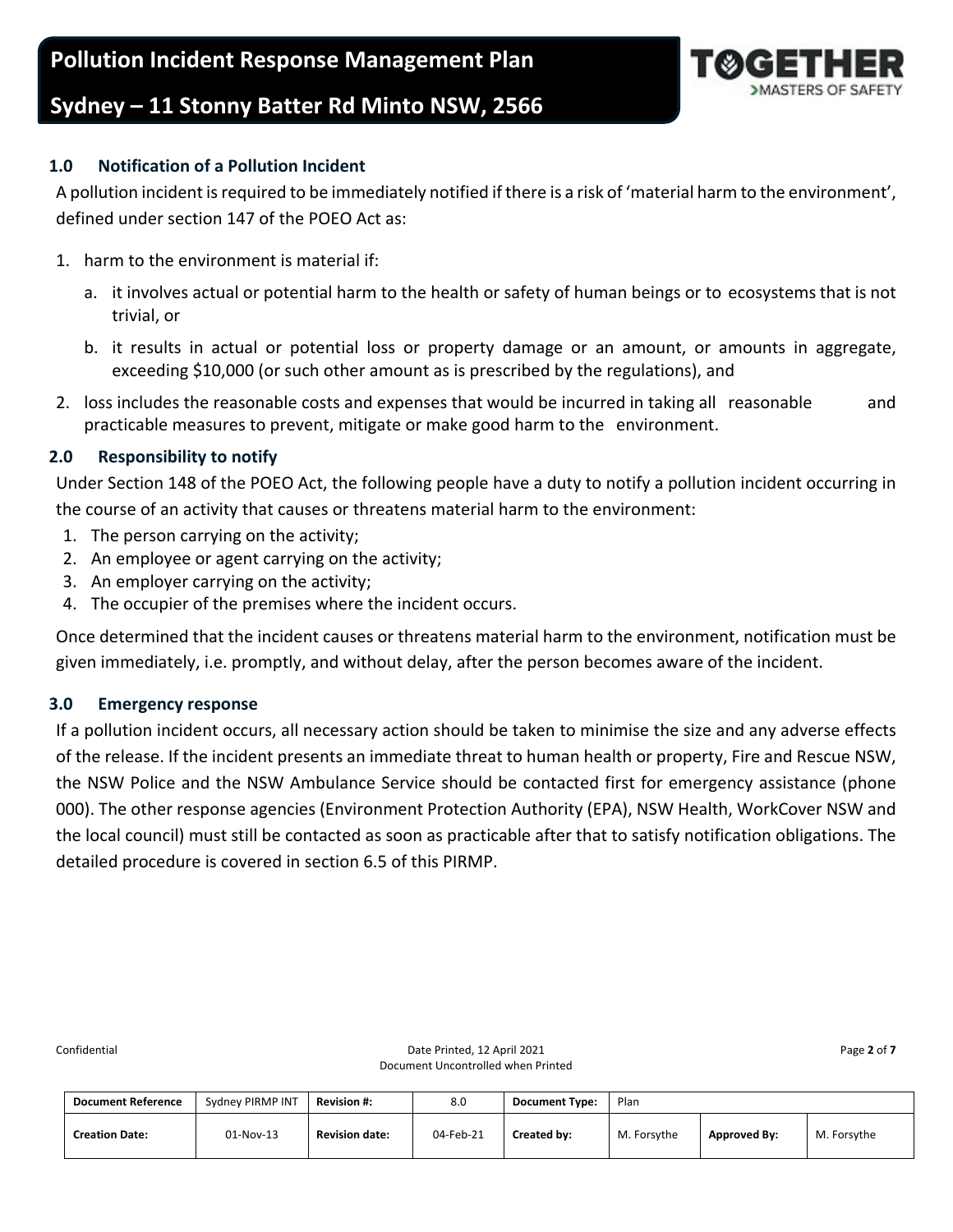## **Sydney – 11 Stonny Batter Rd Minto NSW, 2566**

## <span id="page-2-0"></span>**4.0 Contaminated land**

Persons whose activities have contaminated land and owners of land who become aware, or ought reasonably to be aware, that the land has been contaminated must notify the EPA as soon as practicable after becoming aware of the contamination, if the contamination meets certain criteria. The duty to notify is a requirement under section 60 of the Contaminated Land Management Act 1997 (CLM Act).

## <span id="page-2-1"></span>**5.0 Notification and Contact Details for Relevant Authorities**

In response to requirements under changes to 5.7 of the POEO Act regarding pollution incident notification, the following specific information and contact details are provided for Boortmalt in the event of an environmental incident.

If an environmental incident is determined to have caused or threatened material harm to the environment at the Boortmalt site, the following relevant authorities must be contacted immediately, in alignment with internal notification and escalation procedures, in the order detailed below:

| Order                   | <b>Authority</b>                                            | <b>Phone</b>     |
|-------------------------|-------------------------------------------------------------|------------------|
| -1                      | If immediate threat to property or to human health:         |                  |
|                         | <b>Call 000</b>                                             | 000              |
| $\overline{2}$          | <b>Environment Protection Authority - Pollution Hotline</b> | 131 555          |
| $\overline{\mathbf{3}}$ | <b>NSW Ministry of Health</b>                               | (02) 9391 9000   |
| $\overline{a}$          | <b>Work Cover Authority</b>                                 | 131 050          |
| 5                       | Local Council - Campbelltown City Council                   | $(02)$ 4645 4000 |
| 6                       | If 000 has not already been called:                         | 1300 729 579     |
|                         | <b>Fire &amp; Rescue NSW Report Hotline</b>                 |                  |

Complying with these notification requirements does not remove the need to comply with any other obligations for incident notification, for example, those that apply under other environment protection legislation or legislation administered by WorkCover NSW.

| <b>Document Reference</b> | Sydney PIRMP INT | <b>Revision #:</b>    | 8.0       | <b>Document Type:</b> | Plan        |                     |             |
|---------------------------|------------------|-----------------------|-----------|-----------------------|-------------|---------------------|-------------|
| <b>Creation Date:</b>     | 01-Nov-13        | <b>Revision date:</b> | 04-Feb-21 | Created by:           | M. Forsythe | <b>Approved By:</b> | M. Forsythe |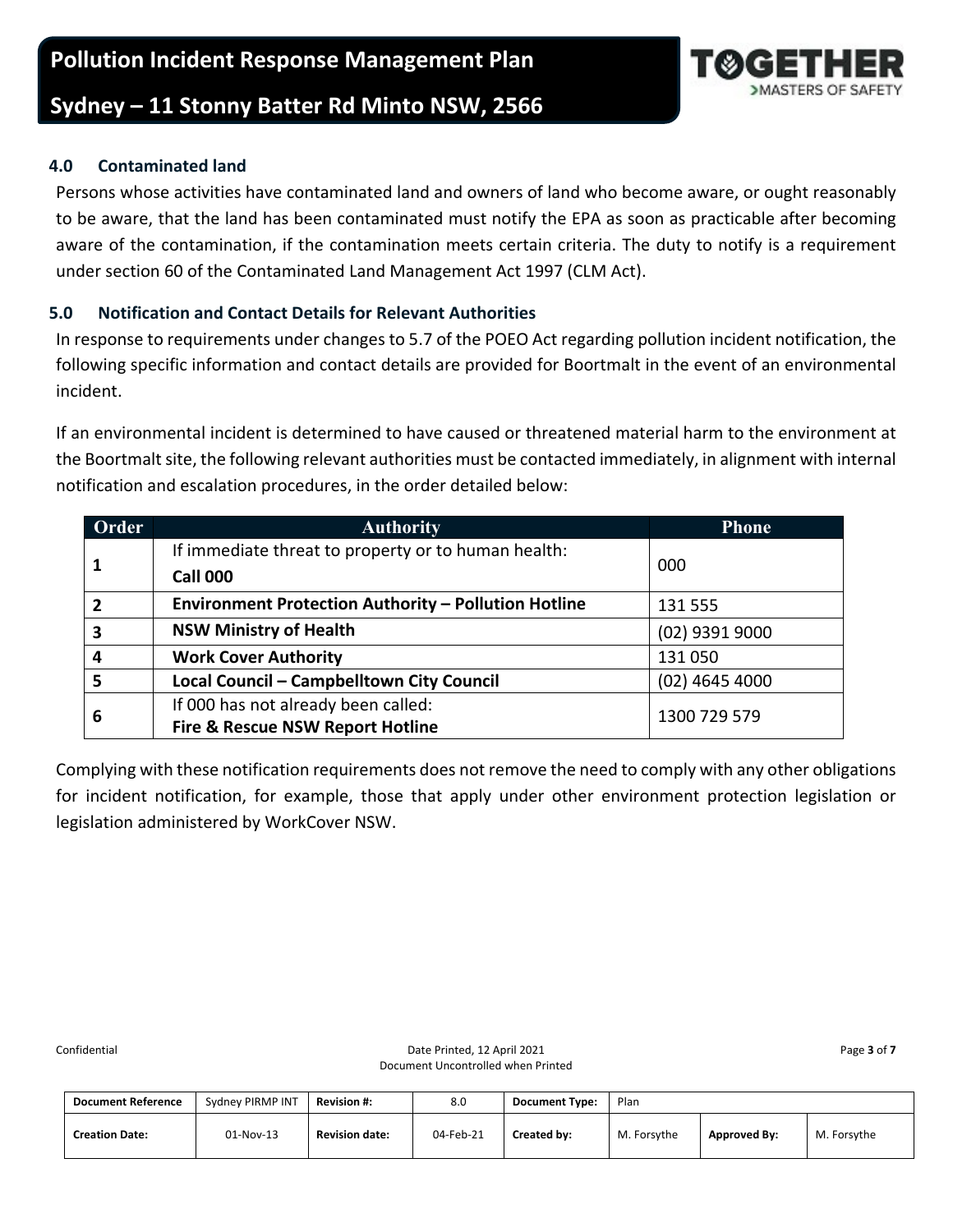**Pollution Incident Response Management Plan**

## **Sydney – 11 Stonny Batter Rd Minto NSW, 2566**



### <span id="page-3-0"></span>**6.0 Communicating with the local community**

Communication and updates regarding pollution incidents will be undertaken in accordance with existing emergency response procedure, dependent upon the nature and scale of an incident.

- 1. Immediate neighbours
- 2. In the event of a notifiable pollution incident, and dependent upon nature and scale, immediate neighbouring properties will be contacted under the direction of Emergency Services with immediate response information.

Contact details

Boortmalt Sydney's contact details are.

11 Stonny Batter Rd Minto NSW 2566

Phone: (02) 9729 5800

| <b>Document Reference</b> | Sydney PIRMP INT | <b>Revision #:</b>    | 8.0       | <b>Document Type:</b> | Plan        |                     |             |
|---------------------------|------------------|-----------------------|-----------|-----------------------|-------------|---------------------|-------------|
| <b>Creation Date:</b>     | 01-Nov-13        | <b>Revision date:</b> | 04-Feb-21 | Created by:           | M. Forsythe | <b>Approved By:</b> | M. Forsythe |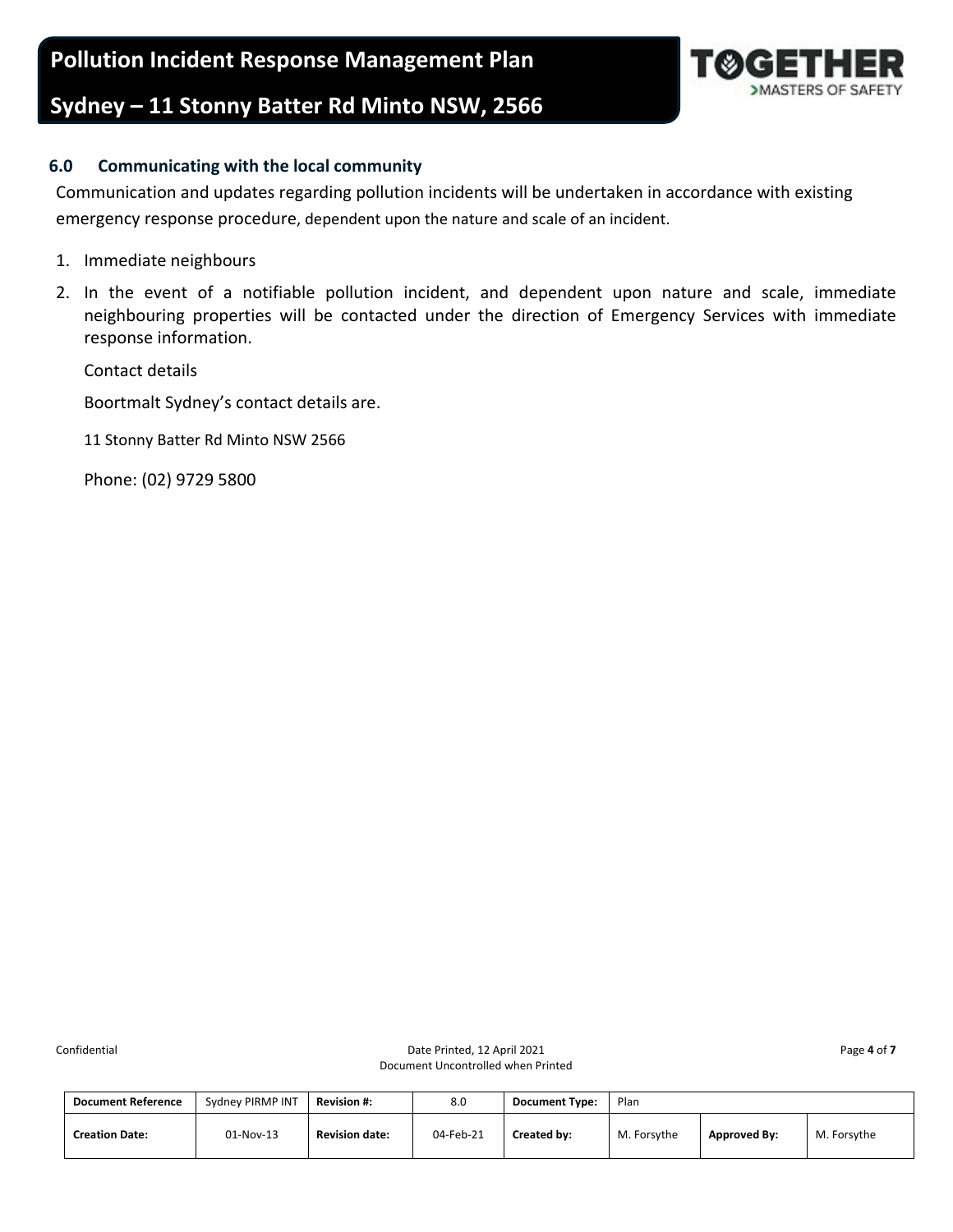## **Pollution Incident Response Management Plan**

## **Sydney – 11 Stonny Batter Rd Minto NSW, 2566**

## <span id="page-4-0"></span>**7.0 Purpose**

The purpose of this Pollution Incident Response Management Plan (PIRMP) is to provide the requirements to satisfy the obligations under the *Protection of the Environment Operations Act 1997* (POEO Act) and associated *Protection of the Environment Legislation Amendment Act 2011* (POELA Act) for licensed facilities.

Under Boortmalt Crisis Communications Management Plan, detailed emergency response procedures are already in place for the management of incidents, across Boortmalt operational sites. Under the provisions of Part 3A 98B(2) of the *Protection of the Environment Operations (General) Amendment (Pollution Incident Response Management Plans) Regulation 2012*, to allow for the integration of requirements into existing plans in respect to pollution incident response, requirements under POEO legislation have been integrated into these existing plans where appropriate.

This document has been created as a reference to existing corporate and site emergency response plans. It also details additional supplementary site-specific information as required under the POEO legislation, in respect to the relevant Environment Protection Licence (EPL) holder.

#### <span id="page-4-1"></span>**8.0 Scope**

This PIRMP covers Boortmalt (Minto) Malt Plant. This plan applies to all activities, products and services on the site over which Boortmalt has operational control.

| Term                      | <b>Description</b>                                                                   |
|---------------------------|--------------------------------------------------------------------------------------|
| Environmental hazard      | is a term for any situation or state of events which poses a threat to the           |
|                           | surrounding environment.                                                             |
| <b>EPA</b>                | Environment Protection Authority – regulatory agency                                 |
|                           | The definition of a pollution incident (as defined by Protection of the              |
|                           | Environment Operations Act 1997 Dictionary) is:                                      |
|                           | 'an incident or set of circumstances during or as a consequence of which there       |
| <b>Pollution Incident</b> | is likely to be a leak, spill or other escape or deposit of a substance, as a result |
|                           | of which pollution has occurred, is occurring or is likely to occur. It includes an  |
|                           | incident or set of circumstances in which a substance has been placed or             |
|                           | disposed of on a premises, but it does not include an incident or set of             |
|                           | circumstances involving only the emission of any noise'.                             |

### <span id="page-4-2"></span>**9.0 Definition**

| <b>Document Reference</b> | Sydney PIRMP INT | <b>Revision #:</b>    | 8.0       | <b>Document Type:</b> | Plan        |                     |             |
|---------------------------|------------------|-----------------------|-----------|-----------------------|-------------|---------------------|-------------|
| <b>Creation Date:</b>     | 01-Nov-13        | <b>Revision date:</b> | 04-Feb-21 | Created by:           | M. Forsythe | <b>Approved By:</b> | M. Forsythe |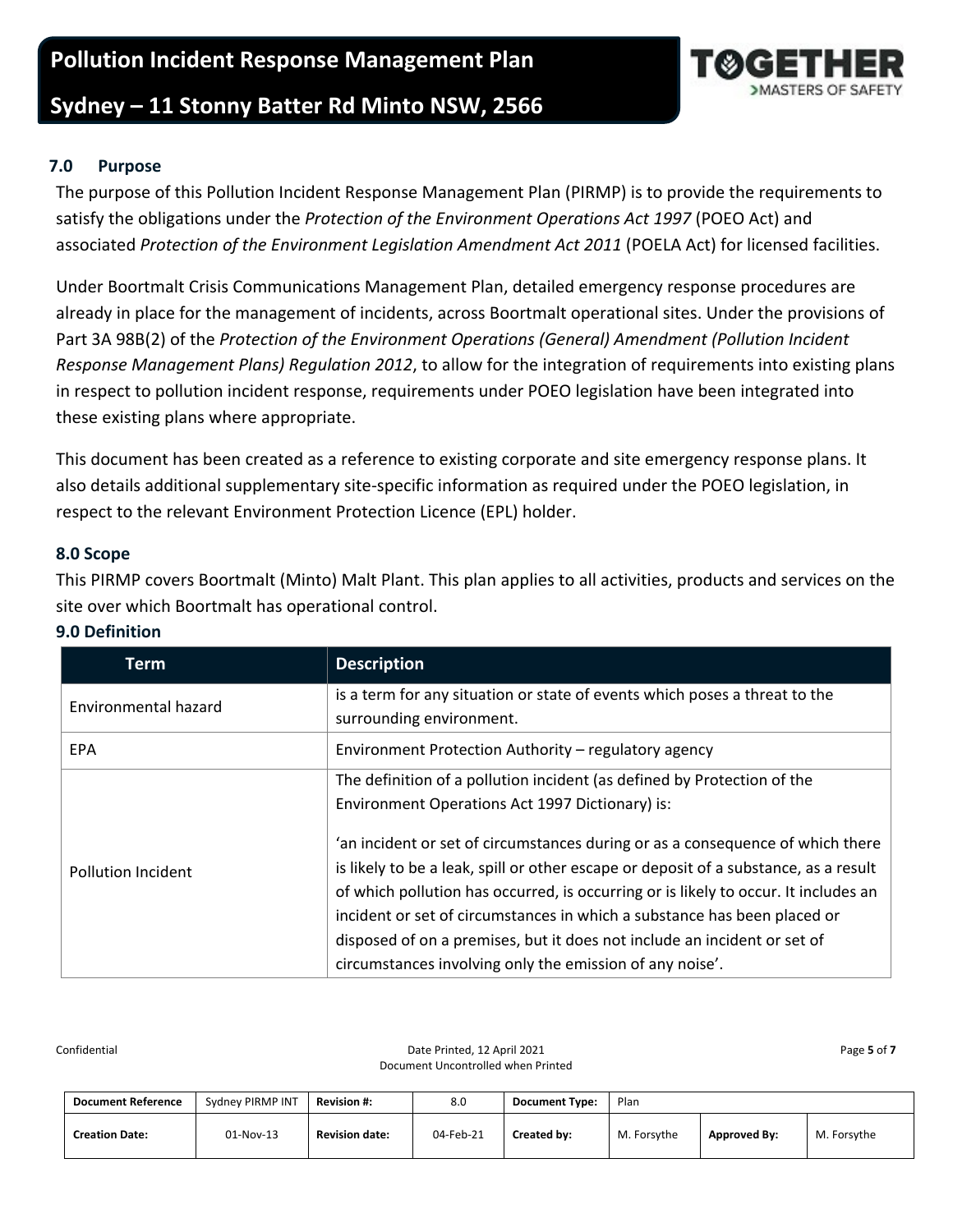# **Sydney – 11 Stonny Batter Rd Minto NSW, 2566**

# >MASTERS OF SAFETY

## <span id="page-5-0"></span>**10.0 Revision**

This document is required to be reviewed as a minimum:

- 1. Annually, or:
- 2. In the event of an injury or near miss incident
- 3. As a result of a legislative or corporate change
- 4. As a result of an audit finding

## <span id="page-5-1"></span>**11.0 References**

| <b>Region</b> | <b>Document</b>                                                          |
|---------------|--------------------------------------------------------------------------|
|               | Part 5.7A of the Protection of the Environment Operations Act 1997 (POEO |
|               | Act)                                                                     |
|               | Part 5.7A of the Protection of the Environment Legislation Amendment Act |
| Australia     | 2011 (POELA Act)                                                         |
|               | The Protection of the Environment Operations (General) Amendment         |
|               | (Pollution Incident Response Management Plans) Regulation 2012           |
|               | <b>Environment Protection Licence (EPL)</b>                              |

#### <span id="page-5-2"></span>**12.0 Management of Change**

| 1.0 |            | New document introduced                                                                                                                                                                                                                                                                                                                                                                                                                                    |
|-----|------------|------------------------------------------------------------------------------------------------------------------------------------------------------------------------------------------------------------------------------------------------------------------------------------------------------------------------------------------------------------------------------------------------------------------------------------------------------------|
| 2.0 |            |                                                                                                                                                                                                                                                                                                                                                                                                                                                            |
| 3.0 |            |                                                                                                                                                                                                                                                                                                                                                                                                                                                            |
| 4.0 |            |                                                                                                                                                                                                                                                                                                                                                                                                                                                            |
| 5.0 | 13/01/2019 |                                                                                                                                                                                                                                                                                                                                                                                                                                                            |
| 6.0 | 14/11/2019 | <b>Replaced Cargill with Boortmalt</b><br>1. Notification<br>- removed - What must be notified<br>13. Communicating with the local community<br>- removed Communication<br>6. Communicating with the local community<br>- removed - Additionally Cargill operates a service centre where feedback or<br>complaints can be lodged; the contact details are available on<br>www.cargill.com.au including a phone number and an online email<br>notification. |

Confidential Date Printed, 12 April 2021 Page **6** of **7**  Document Uncontrolled when Printed

| <b>Document Reference</b> | Sydney PIRMP INT | <b>Revision #:</b>    | 8.0       | <b>Document Type:</b> | Plan        |                     |             |
|---------------------------|------------------|-----------------------|-----------|-----------------------|-------------|---------------------|-------------|
| <b>Creation Date:</b>     | 01-Nov-13        | <b>Revision date:</b> | 04-Feb-21 | Created by:           | M. Forsythe | <b>Approved By:</b> | M. Forsythe |